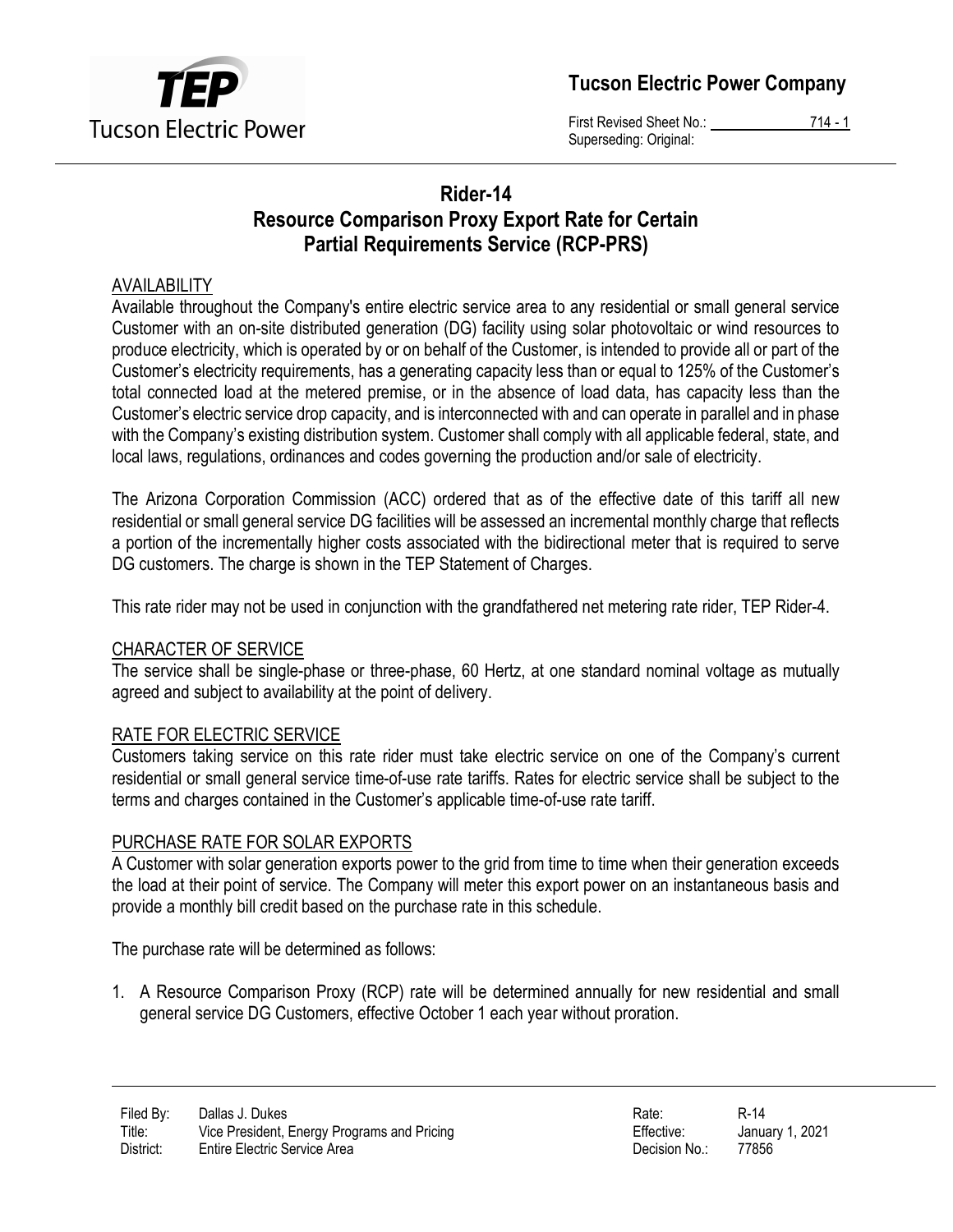

First Revised Sheet No.: 714 - 2 Superseding: Original:

- 2. Each Customer's bill credit will initially be based on the RCP rate in effect at the time they submit an interconnection application for their system before October 1 provided that they subsequently complete the installation according to the terms and conditions in the TEP Interconnection Agreement.
- 3. Each Customer's initial RCP rate will be applicable for 10 years from the time of their interconnection.
- 4. After each Customer's initial 10 year period the bill credit will be based on the export purchase rate in effect at that time, and may change from year to year.

The Company will provide a monthly bill credit for the exported energy based on the following purchase rates:

| 2018/2019 Rate | September 21, 2018 through September 30, 2019 | \$0.0964 | per kWh |
|----------------|-----------------------------------------------|----------|---------|
| 2019/2020 Rate | October 1, 2019 through September 30, 2020    | \$0.0868 | per kWh |
| 2020/2021 Rate | October 1, 2020 through September 30, 2021    | \$0.0868 | per kWh |

## EXCESS EXPORT CREDIT BALANCES

If for a billing month the Customer's export credit balance exceeds the Customer's bill for electricity supplied by the Company, any excess export credit balance will be applied to the next billing period. Each calendar year, for the customer bills produced in October (September usage), the Company shall pay the Customer for any remaining balance of RCP export credits if the balance exceeds \$10.00. If there is any remaining credit balance at the time of the Customer's "Final" bill, the Company will refund it to the Customer according to TEP's Rules and Regulations.

### SPECIAL CASES

- 1. Switching from the grandfathered net metering rate rider to the RCP rider. A Customer may switch from the grandfathered solar net metering rider to the RCP rider. However, if they move to the RCP rider, they will lose their grandfathered net metering status and may not subsequently switch back to the net metering rider. When a net metering customer moves to the RCP rider, their monthly bill credits will be based on the annual RCP rate in effect at the time of the switch and that RCP rate will be locked in for 10 years from the time of the move to the RCP rider. At the expiration of the RCP rate lock period, monthly bill credits will be based on the effective annual RCP purchase rate as it changes from year to year.
- 2. Increasing Capacity. If a Customer modifies their generation system to include a material increase in capacity they will no longer be eligible for the initial RCP purchase rate they locked in for 10 years; rather their bill credits will be based on the current RCP export rate locked in for a period of 10 years minus the number of years they received service under a prior RCP export rate. For purposes of this rate rider, a material increase in capacity means increasing the capacity by 10% or 1 kW, whichever is greater. Over the term of the Customer's 10-year RCP lock, a Customer may only increase their system's capacity by a total of 10% or 1 kW, whichever is greater.
- 3. Transferring Service. If a Customer moves to a site that is currently being served under this rate rider they will continue service under the rider with the same RCP rate in effect for the site and that RCP rate will be locked in for the remaining period ending 10 years from the time of interconnection associated with that